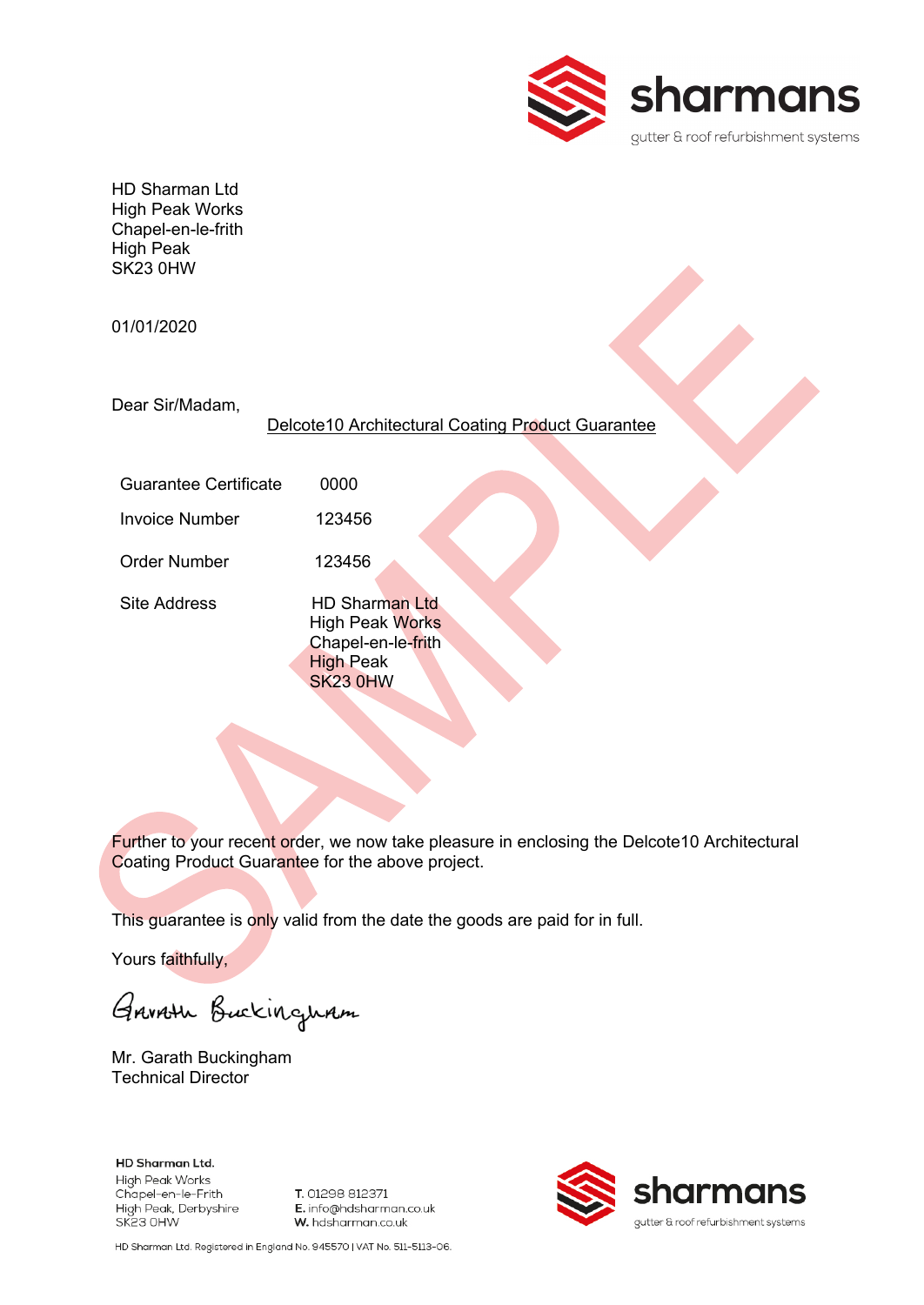# **Delcote Architectural Coating Full Roof Coating 10-year Guarantee**

Certificate number: 0000

hdsharman.co.uk

Project address: HD Sharman Ltd

High Peak Works Chapel-en-le-frith High Peak SK23 0HW



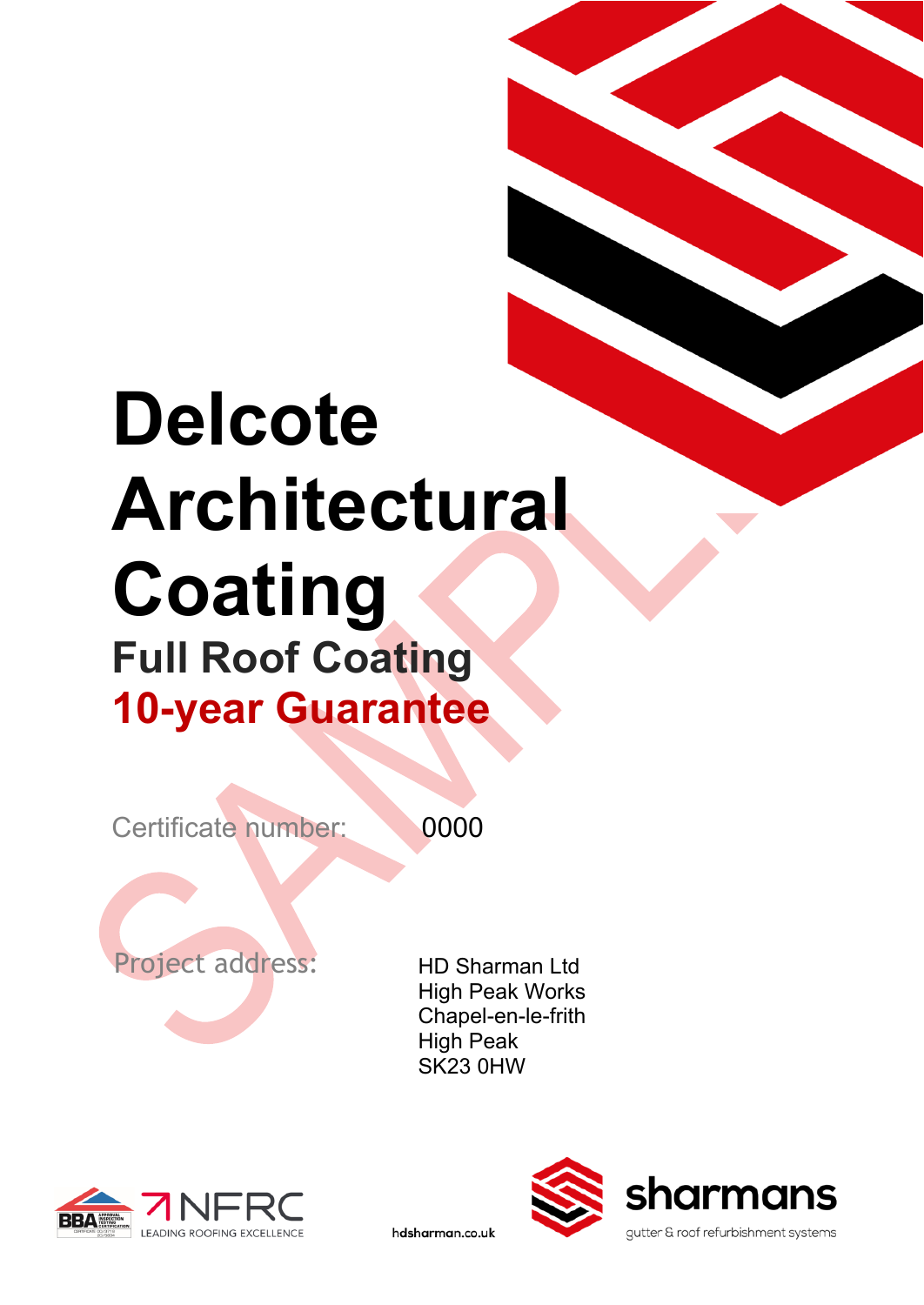# **Product Guarantee**

| <b>Beneficiary:</b>                                                                                                                           | H D Sharman Ltd                                                                                                                                                                  |
|-----------------------------------------------------------------------------------------------------------------------------------------------|----------------------------------------------------------------------------------------------------------------------------------------------------------------------------------|
| The Trained Contractor and any other person who is<br>entitled to the benefit of this guarantee in<br>accordance with clause 6.2 of the Terms |                                                                                                                                                                                  |
| <b>Installation Address:</b>                                                                                                                  | <b>HD Sharman Ltd</b><br><b>High Peak Works</b><br>Chapel-en-le-frith<br><b>High Peak</b><br>SK23 0HW                                                                            |
| <b>Product:</b>                                                                                                                               | Delcote Architectural Coating System                                                                                                                                             |
| <b>Installation Completion</b><br>Date confirmed by you:                                                                                      | 01/01/2020                                                                                                                                                                       |
| <b>Guarantee Number:</b>                                                                                                                      | 0000                                                                                                                                                                             |
| <b>Guarantee Period:</b>                                                                                                                      | 10 years from the Installation Completion Date                                                                                                                                   |
| <b>Guarantee</b>                                                                                                                              | Subject to the Terms (as defined below), HD Sharman<br>Limited guarantees that, during the Guarantee Period, the<br>system will provide a protective coating to the roof sheets. |

This page and the terms and conditions set out overleaf and attached, where applicable (together, the **"Terms"**) are the terms and conditions of HD Sharman Limited's Guarantee for the Product.

Please read the Terms carefully. **Please note that the Guarantee will not be valid and you will not be able to make a claim under it, unless you have complied with the Terms.**

| Signed for and on behalf of HD Sharman<br>Limited | By signing here: You confirm that you have<br>installed the system in accordance with the<br>relevant system specifications. |
|---------------------------------------------------|------------------------------------------------------------------------------------------------------------------------------|
| Garath Buckingwam                                 |                                                                                                                              |
| Garath Buckingham                                 |                                                                                                                              |